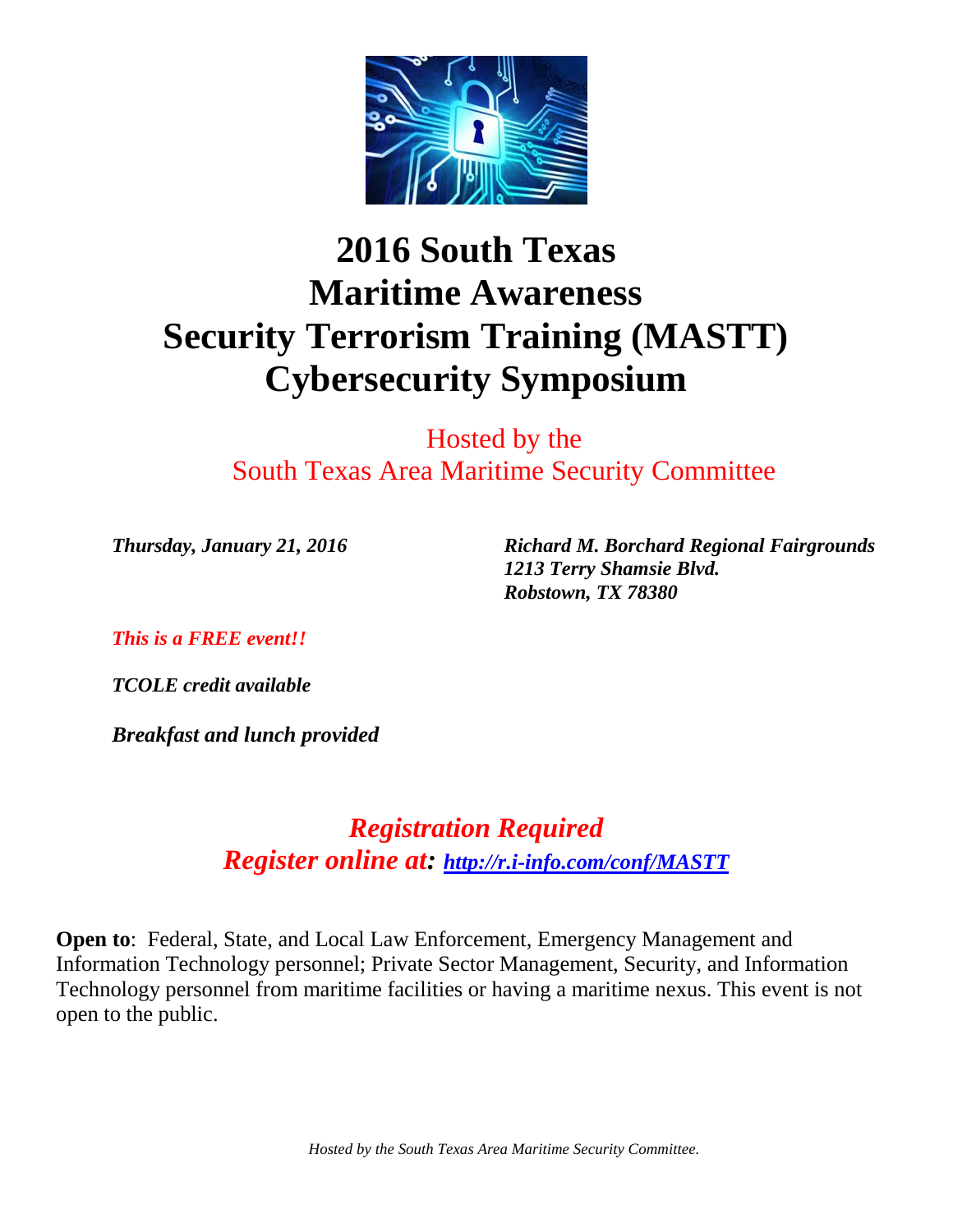# Our sponsors







































*Hosted by the South Texas Area Maritime Security Committee.*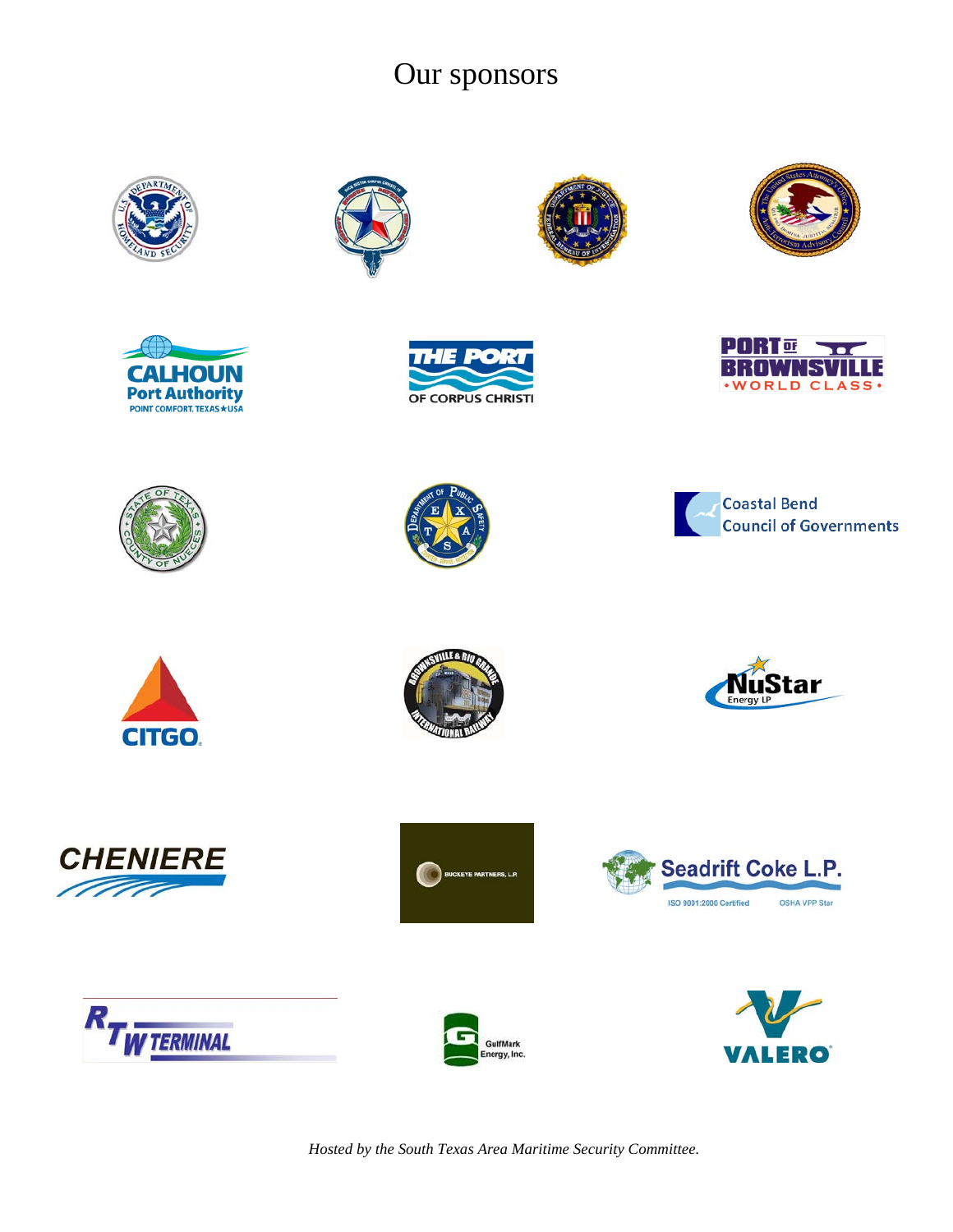# **AGENDA**

| 8:00 am         | Doors open / participant check-in                                                                                                                                  |
|-----------------|--------------------------------------------------------------------------------------------------------------------------------------------------------------------|
| $9:00 - 9:15$   | Opening Remarks – U.S. Attorney for the Southern District of Texas Kenneth<br>Magidson; FBI Houston SAC Perrye K. Turner; Judge Loyd Neal, Nueces County           |
| $9:15 - 9:30$   | Keynote Address – Captain Tony Hahn, United States Coast Guard. The U.S.<br><b>Marine Transportation System</b>                                                    |
| $9:30 - 10:45$  | Cybersecurity Executive Overview, Dr. David Abarca, CISSP, Associate<br>Professor of Computer Science, Del Mar College                                             |
|                 | State Cybersecurity Resources, Edward Block, Chief Information Security<br>Officer, Texas Department of Information Resources                                      |
|                 | Session Q&A                                                                                                                                                        |
| $10:45 - 11:00$ | <b>Break</b>                                                                                                                                                       |
| $10:45 - 12:15$ | InfraGard Public-Private Partnership, Special Agent Angela Haun, FBI Houston<br>Division                                                                           |
|                 | IT Network Defense Best Practices, FBI Computer Scientist James<br>Morrison                                                                                        |
| $12:15 - 1:15$  | Lunch (provided)                                                                                                                                                   |
| $1:15 - 2:00$   | Industrial Control System Cyber Emergency Response Team, Neil<br>Hershfield Deputy Director, Industrial Control System Cyber<br>Emergency Response Team (ICS-CERT) |
| $2:00 - 2:45$   | Computer Forensic prosecution, Ovie Carroll, Director, Cybercrime Lab, U.S.<br>Department of Justice Computer Crime and Intellectual Property<br>Section           |
| $2:45 - 3:00$   | <b>Break</b>                                                                                                                                                       |
| $3:00 - 4:00$   | Panel Q&A                                                                                                                                                          |
| 4:00            | Adjournment                                                                                                                                                        |
|                 |                                                                                                                                                                    |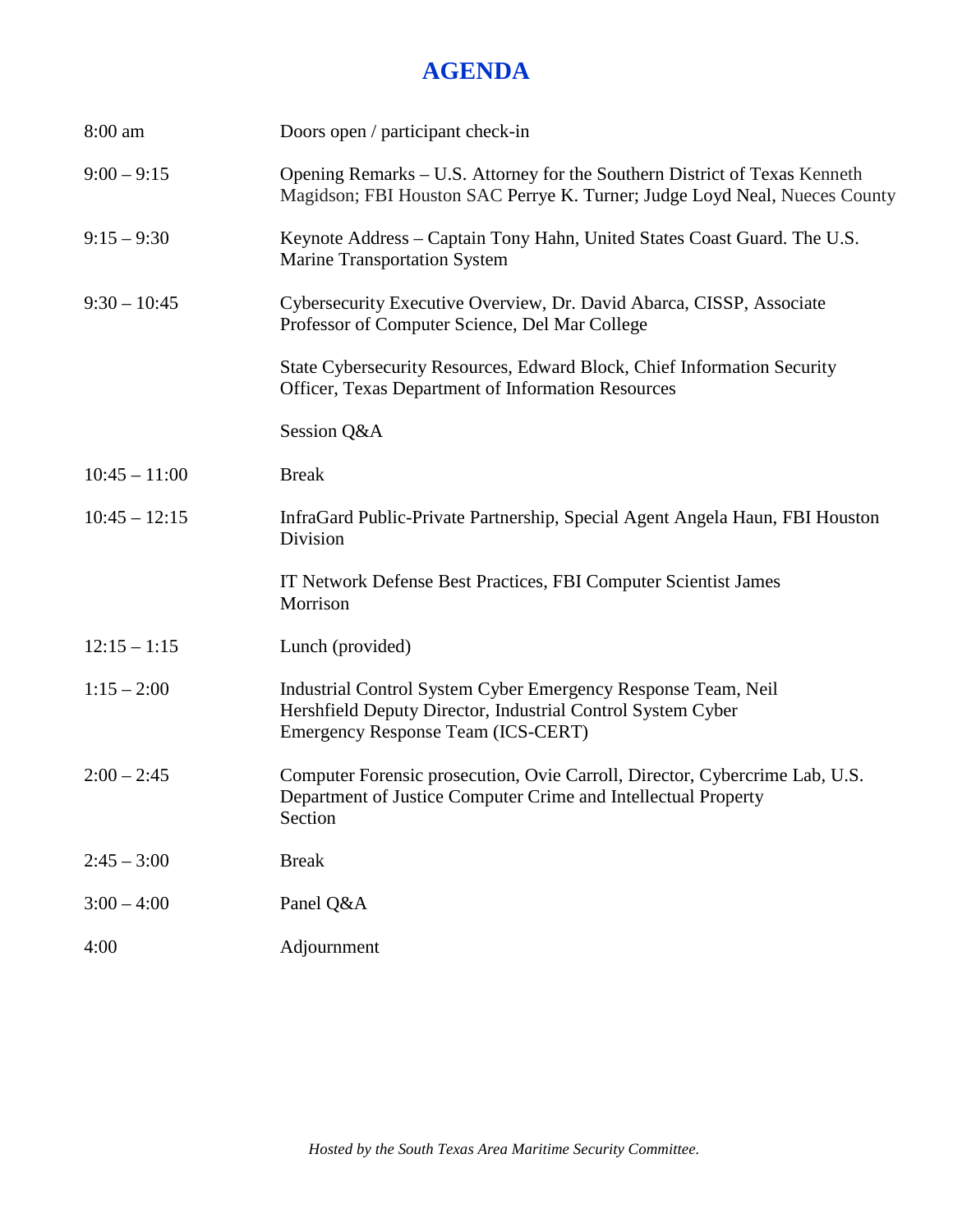# **Speaker Biographies**

#### **U.S. Attorney Ken Magidson**

Kenneth Magidson has served as the United States Attorney for the Southern District of Texas since Sept. 2011. He is the chief law enforcement officer responsible for prosecuting and defending the interests of the United States in the seventh largest district in the nation. Prior to his appointment, Mr. Magidson served as an Assistant United States Attorney in the Southern District for 28 years. For most of that time, he was the Southwest Regional Coordinator to the Organized Crime Drug Enforcement Task Force (OCDETF), and simultaneously served as Chief of the Narcotics Division. From 1996-1997, Mr. Magidson served as the director for the Executive Office for OCDETF in Washington, D.C. In 2008, Mr. Magidson served as the Harris County District Attorney upon appointment of the Texas Governor, Rick Perry. Mr. Magidson graduated from the University of Maryland and holds a Doctor of Jurisprudence degree from South Texas College of Law in Houston.

### **SAC Perrye K. Turner, FBI Houston Division**

Director James B. Comey named Perrye K. Turner as the Special Agent in Charge (SAC) of the Houston Division. Mr. Turner most recently served as SAC of the Louisville Division. A native of Shreveport, LA, he worked as a Senior Commercial Property Claim Representative with Aetna Casualty and Surety before entering on duty as a Special Agent in 1991. He was assigned to the Huntsville Resident Agency in the Birmingham, AL Division. In 1995, he moved to the Monroe Resident Agency in the New Orleans Division where he worked organized crime, drug/gang and public corruption investigations. In 1999, Mr. Turner was promoted to Supervisory Special Agent in the Criminal Investigation Division at FBI Headquarters (FBIHQ) where he worked in the Drug Section, Mexican/Criminal Syndicates Unit. Mr. Turner served as a Field Supervisor in 2001 when he was assigned to the Jackson, MS Division's Criminal Enterprise Squad. While in Jackson, he also supervised the Field Intelligence Group in August 2004.

In August 2005, Mr. Turner was promoted to Assistant Special Agent in Charge (ASAC) in the Memphis, TN Division where he managed the criminal and administrative programs for three years and all national security branch programs for two years. In 2010, Mr. Turner returned to FBIHQ as Deputy Assistant Director of the Information Technology Engineering Division. Mr. Turner earned a Bachelor of Science degree in mathematics and statistics from Louisiana Tech University in Ruston, LA and a Masters of Business Administration from Belhaven University in Jackson, MS.

#### **Nueces County Judge Loyd Neal**

Samuel L. (Loyd) Neal, Jr. was first elected Mayor of the City of Corpus Christi in April 1997, and was reelected for his fourth and final term in April 2003. He had an over 40 year career in Insurance in Corpus Christi prior to becoming County Judge in January 2007. As an insurance professional, he holds the following Professional Designations: CPCU, CLU, CIC, ARM and CPIA. He was elected Nueces County Judge in November 2006, taking office January 2nd, 2007. Loyd is the first Republican elected to this office in over 140 years. In November 2010, Judge Neal was re-elected to his second term starting January 2011.

In 2000, Loyd Neal was installed as President for the Texas Municipal League and served through November 2001. He served as Chairman of the South Texas Military Facilities Task Force, was appointed by Governor George W. Bush to the Texas Strategic Military Planning Commission in 1997, and was reappointed by Governor Rick Perry to the Texas Military Preparedness Commission in 2005. Loyd Neal has held numerous community leadership positions.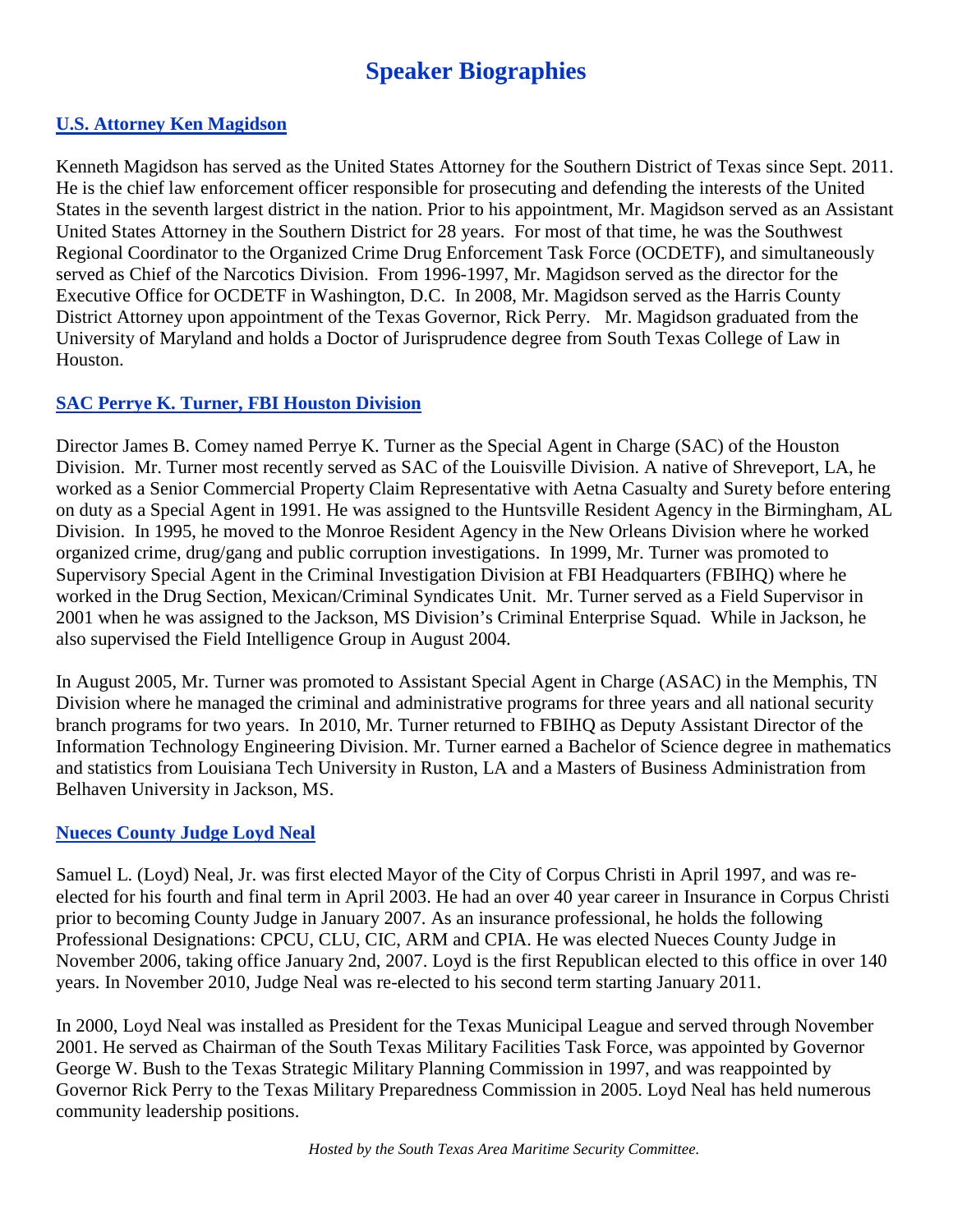Loyd Neal received his B.B.A. in Marketing from Texas A&M University, College Station in 1959. While at Texas A&M, Loyd was a member of the Corp of Cadets, a distinguished student, a distinguished military student and a distinguished military graduate. He received his MBA in Business Administration from Texas A&I University in 1973. In 1989, Loyd Neal retired as a Colonel from the Army Reserve, after serving more than 30 years in the active Army and Army Reserve. In 1992, Loyd was named a Distinguished Alumnus by Texas A&M University for his service to his City, his State, and his Country.

# **CAPT Tony Hahn, U.S. Coast Guard**

Captain Tony Hahn assumed the duties of Commander, Coast Guard Sector / Air Station Corpus Christi on June 5, 2015. As Sector Commander, Capt Hahn coordinates maritime security, law enforcement and response operations and serves as Captain of the Port, Federal Maritime Security Coordinator, and Officer in Charge of Marine Inspections for South Texas.

Captain Hahn most recently served as the Coast Guard's Chief of Public Affairs at Coast Guard Headquarters in Washington, D. C. His past assignments include Commanding Officer of Air Station / Sector Field Office Port Angeles, WA; Executive Officer of Air Station Borinquen in Aguadilla, Puerto Rico; Deputy and Program Manager, Office of Aeronautical Engineering at Coast Guard Headquarters; Aeronautical Engineering Officer and HH65 Flight Examiner at Air Station Houston, Texas; HH65 Engineering Officer and Instructor Pilot for Alaska Patrol Division (ALPAT) at Air Station Kodiak, Alaska; HH65 / HH60J pilot at Air Station Traverse City, Michigan; Deck Watch Officer aboard USCGC CONFIDENCE in Port Canaveral, Florida.

CAPT Hahn has over 3,700 flight hours and holds an FAA Helicopter Airline Transport Pilot, Rotary, Helicopter Certified Flight Instructor Instrument and Airplane Multi / Single engine Land Commercial License. Originally from Colorado Springs, Colorado, CAPT Hahn holds a BS in Civil Engineering from the U. S. Coast Guard Academy and a MS in Engineering Management from the Colorado School of Mines.

# **Dr. David Abarca, CISSP, Texas Cybersecurity Council**

Dr. David Abarca is an Associate Professor and Networking and Information Security Program Director for the Department of Computer Science, Engineering, and Advanced Technology at Del Mar College in Corpus Christi, TX. He is Certified Information System Security Professional (CISSP) and has co-authored a textbook on Disaster Recovery Principles and Practices. He is currently serving his fifth year on the Texas Cybersecurity Council which researched and developed a report to the Texas Legislature on the status of Texas' cyberinfrastructure. The council made recommendations to improve the state's oversight and also to improve public education system's curricula on cybersecurity-related topics. The Council assisted in authoring legislation establishing a set of standards to help promote Texas as a cyber secure environment for economic development. Dr. Abarca has also assisted in the development of numerous cybersecurity courses offered at Texas community colleges. Additionally, he assisted with development of the Collegiate Cyber Defense Competition (CCDC) as a team sponsor/coach and as the director of two of the Southwest Regional CCDC competitions.

# **Mr. Edward Block, CISSP, Texas Department of Information Resources**

Edward Block has been the Chief Information Security Officer for the state of Texas since April, 2015. As the leader of the state's Chief Information Security Office, he oversees statewide security programs and coordinates Texas public-sector cybersecurity efforts. The Office provides security services, policy and assurance, risk management, and education and training to Texas public-sector government organizations.

Mr. Block also serves as the state's cybersecurity coordinator and is responsible for strengthening the cybersecurity culture within Texas. In this role, the CISO brings together both private industry and public-sector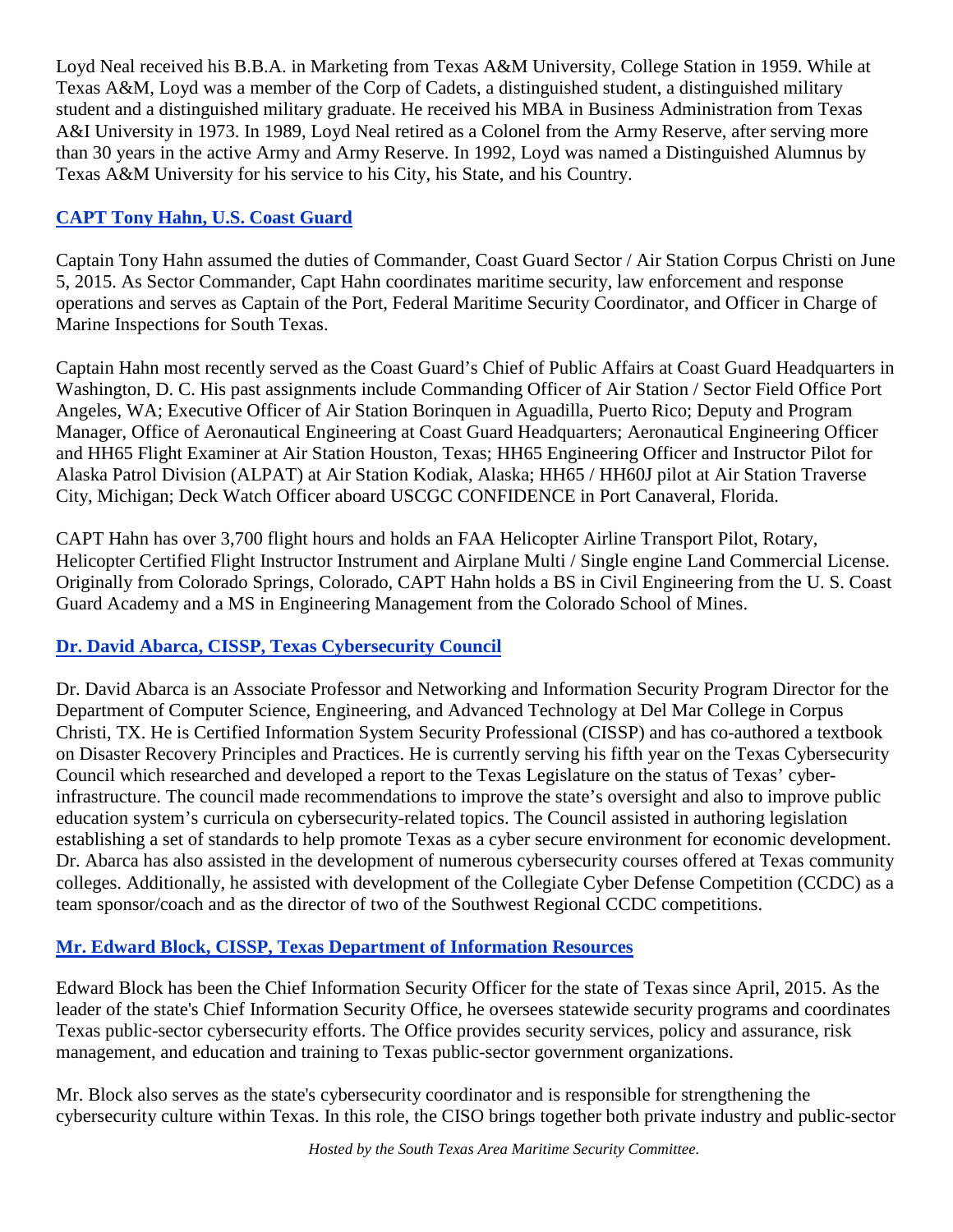organizations to develop and encourage wider adoption of best practices to protect critical state infrastructure and sensitive information. This role also drives education and skill-building efforts to produce an exemplary workforce within the state.

Mr. Block previously served as the state's Deputy CISO since 2012. He is a licensed member of the State Bar of Texas, admitted to the U.S. District Court, Western District of Texas, and Chairs the Austin Bar Association's Technology Law Section. He is also a Certified Information Systems Security Professional (CISSP), Certified Information Privacy Manager (CIPM), Certified Information Systems Auditor (CISA), and Certified Ethical Hacker (CEH). He is a graduate of the St. Mary's University School of Law and Loyola-Marymount University.

### **Special Agent Angela Haun, FBI Houston Division**

Special Agent Angela Haun entered on duty with the Federal Bureau of Investigation in March 1998. Agent Haun has served in the Chicago Division, the Office of Congressional Affairs and the Cyber Division at FBI Headquarters, and the Houston Division.

Agent Haun has received numerous awards for her work at the FBI, including the Director's Award for Outstanding Criminal Investigation. In September 2013, Agent Haun received the award for "InfraGard Coordinator of the Year" from the InfraGard National Members Alliance. In April 2015, Agent Haun received a "Citation for Special Achievement," signed by FBI Director James Comey, for her dedication and hard work supporting the Houston Members Alliance – one of the most robust InfraGard chapters in the country.

### **Computer Scientist James Morrison, FBI Houston Division**

James Morrison is a Computer Scientist with the Federal Bureau of Investigation assigned to the Houston Division. He serves as a local technical expert to the Special Agents and Task Force Officers assigned to the Houston Area Cyber Crimes Task Force. He assists in computer intrusion investigations and reverse engineers software to determine source and purpose of the malignant code. He has worked in the IT field for more than 25 years, including 17 years with the FBI. Prior to working with the FBI, Morrison was an engineer with Lockheed Martin at Kirtland AFB, NM and a UNIX/database administrator with the US Air Force at Falcon AFB (now Shriver AFB), CO and Clark AB, Republic of the Philippines. Mr. Morrison holds a BS in Computer Engineering degree from Colorado Tech University, a MA in US History from the University of New Mexico, and a MBA from the University of Phoenix as well as other professional certifications.

# **Mr. Neil Hershfield, Deputy Director, ICS-CERT**

Neil Hershfield is the Deputy Director of the U.S. Department of Homeland Security's (DHS) Industrial Control Systems Cyber Emergency Response Team (ICS-CERT). ICS-CERT operates within the National Cybersecurity and Integration Center (NCCIC), to bring a control systems focus to the mission of protecting the Nation's critical infrastructure from physical and cyber threats. The goal of the ICS-CERT is to guide a cohesive effort between government and industry to reduce the cyber risk to industrial control systems. The ICS-CERT provides guidance and reduces risk to critical infrastructure control systems by: leading the Common Strategy to Secure Control Systems; operating the ICS-CERT for control systems related vulnerabilities, threats and incidents; creating informational products and tools to assist vendors and owners/operators in designing, procuring, installing, and operating controls systems to mitigate risks; and performing outreach activities and improving awareness in the control system community through training and education. Prior to his current role, Mr. Hershfield was Program Manager for the National Cybersecurity Division Mission Support contract with SRA International, Inc. Previously, he was employed with The Dow Chemical Company and held a variety of managerial and leadership positions in Economic Development, the Chemical Sector Cybersecurity Program, Global eCommerce, Marketing and Sales. Mr. Hershfield received a BS in Chemistry from the University of Wisconsin – Eau Claire and an MBA from Northwood University.